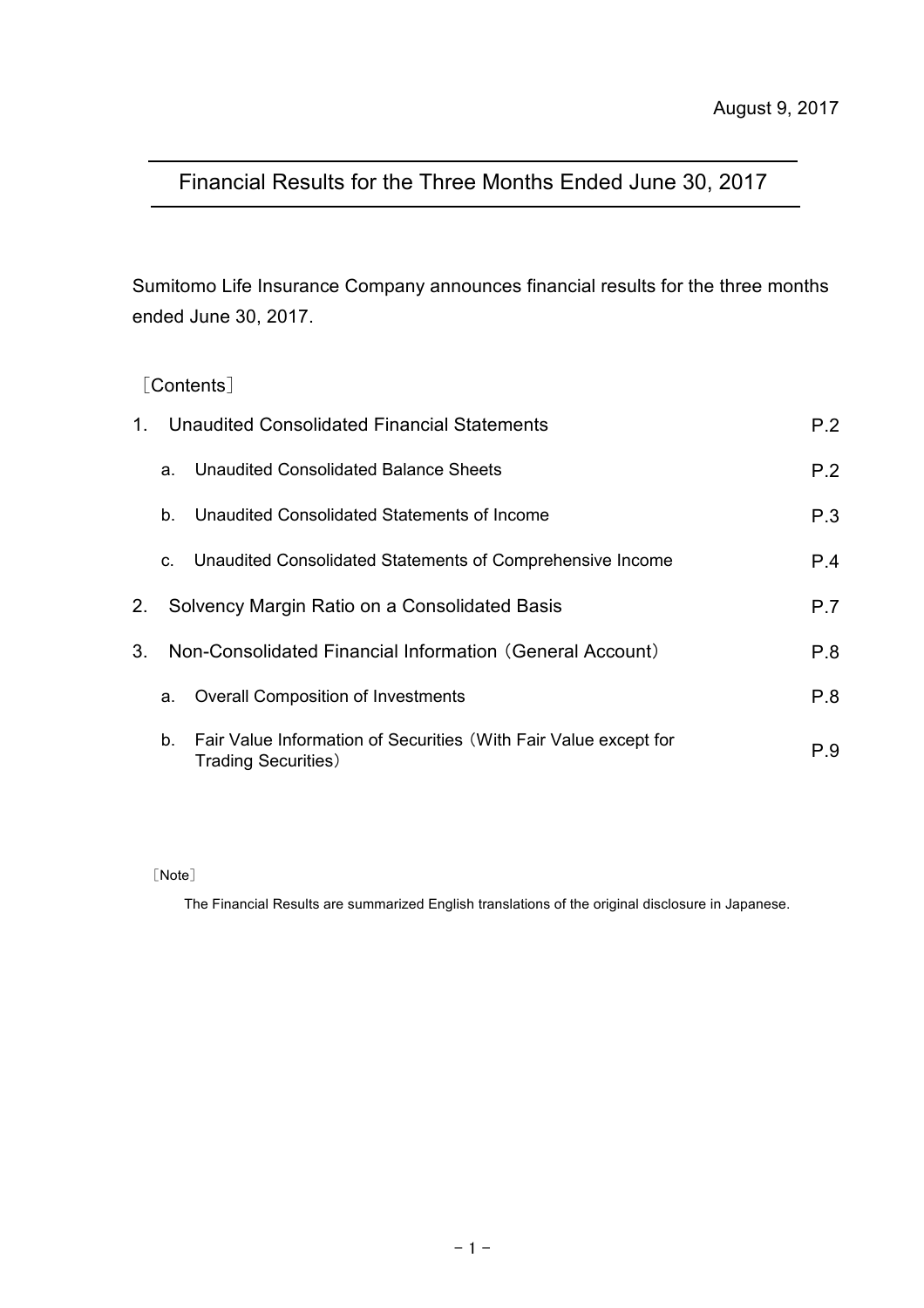#### **1. Unaudited Consolidated Financial Statements**

#### **a. Unaudited Consolidated Balance Sheets**

|                                                                  | (Millions of Yen)    |                     |  |  |  |
|------------------------------------------------------------------|----------------------|---------------------|--|--|--|
|                                                                  | As of March 31, 2017 | As of June 30, 2017 |  |  |  |
| ASSETS:                                                          |                      |                     |  |  |  |
| Cash and deposits                                                | 979,462              | 1,098,605           |  |  |  |
| Call loans                                                       | 203,345              | 328,720             |  |  |  |
| Monetary claims bought                                           | 230,518              | 248,193             |  |  |  |
| Securities                                                       | 27,878,540           | 28,055,089          |  |  |  |
| Loans                                                            | 3,642,493            | 4,065,399           |  |  |  |
| Tangible fixed assets                                            | 589,710              | 586,073             |  |  |  |
| Intangible fixed assets                                          | 301,993              | 286,896             |  |  |  |
| Due from agents                                                  | 83                   | 73                  |  |  |  |
| Reinsurance receivables                                          | 889                  | 1,229               |  |  |  |
| Other assets                                                     | 394,731              | 376,052             |  |  |  |
| Net defined benefit assets                                       | 17,736               | 19,305              |  |  |  |
| Deferred tax assets                                              | 114,575              | 86,289              |  |  |  |
| Allowance for possible loan losses                               | (1,211)              | (1,074)             |  |  |  |
| <b>Total assets</b>                                              | 34,352,870           | 35,150,853          |  |  |  |
| LIABILITIES:                                                     |                      |                     |  |  |  |
| Policy reserves and other reserves                               | 29,783,141           | 29,853,580          |  |  |  |
| Reserve for outstanding claims                                   | 158,838              | 142,310             |  |  |  |
| Policy reserves                                                  | 29,378,351           | 29,433,798          |  |  |  |
| Policyholders' dividend reserves                                 | 245,951              | 277,471             |  |  |  |
| Reinsurance payables                                             | 5,880                | 6,378               |  |  |  |
| Corporate bonds                                                  | 401,948              | 400,196             |  |  |  |
| <b>Other liabilities</b>                                         | 1,983,295            | 2,666,851           |  |  |  |
| Net defined benefit liabilities                                  | 22,565               | 23,431              |  |  |  |
| Reserve for price fluctuation                                    | 502,439              | 513,344             |  |  |  |
| Deferred tax liabilities                                         | 24,555               | 27,620              |  |  |  |
| Deferred tax liabilities for land revaluation                    | 16,061               | 16,045              |  |  |  |
| <b>Total liabilities</b>                                         | 32,739,886           | 33,507,450          |  |  |  |
| <b>NET ASSETS:</b>                                               |                      |                     |  |  |  |
| <b>Foundation funds</b>                                          | 170,000              | 170,000             |  |  |  |
| Reserve for redemption of foundation funds                       | 469,000              | 469,000             |  |  |  |
| Reserve for revaluation                                          | 2                    | 2                   |  |  |  |
| Surplus                                                          |                      | 267,862             |  |  |  |
|                                                                  | 306,955              |                     |  |  |  |
| Total funds, reserve and surplus                                 | 945,957              | 906,865             |  |  |  |
| Net unrealized gains(losses) on available-for-sale<br>securities | 723,897              | 814,149             |  |  |  |
| Deferred gains(losses) on derivatives under hedge<br>accounting  | 1,703                | 367                 |  |  |  |
| Land revaluation differences                                     | (59, 460)            | (59, 500)           |  |  |  |
| Foreign currency translation adjustments                         | (29, 882)            | (47, 905)           |  |  |  |
| Remeasurements of defined benefit plans                          | 30,700               | 29,361              |  |  |  |
| Total accumulated other comprehensive income                     | 666,958              | 736,471             |  |  |  |
| Non-controlling interests                                        | 66                   | 66                  |  |  |  |
| Total net assets                                                 | 1,612,983            | 1,643,403           |  |  |  |
| Total liabilities and net assets                                 | 34,352,870           | 35,150,853          |  |  |  |
|                                                                  |                      |                     |  |  |  |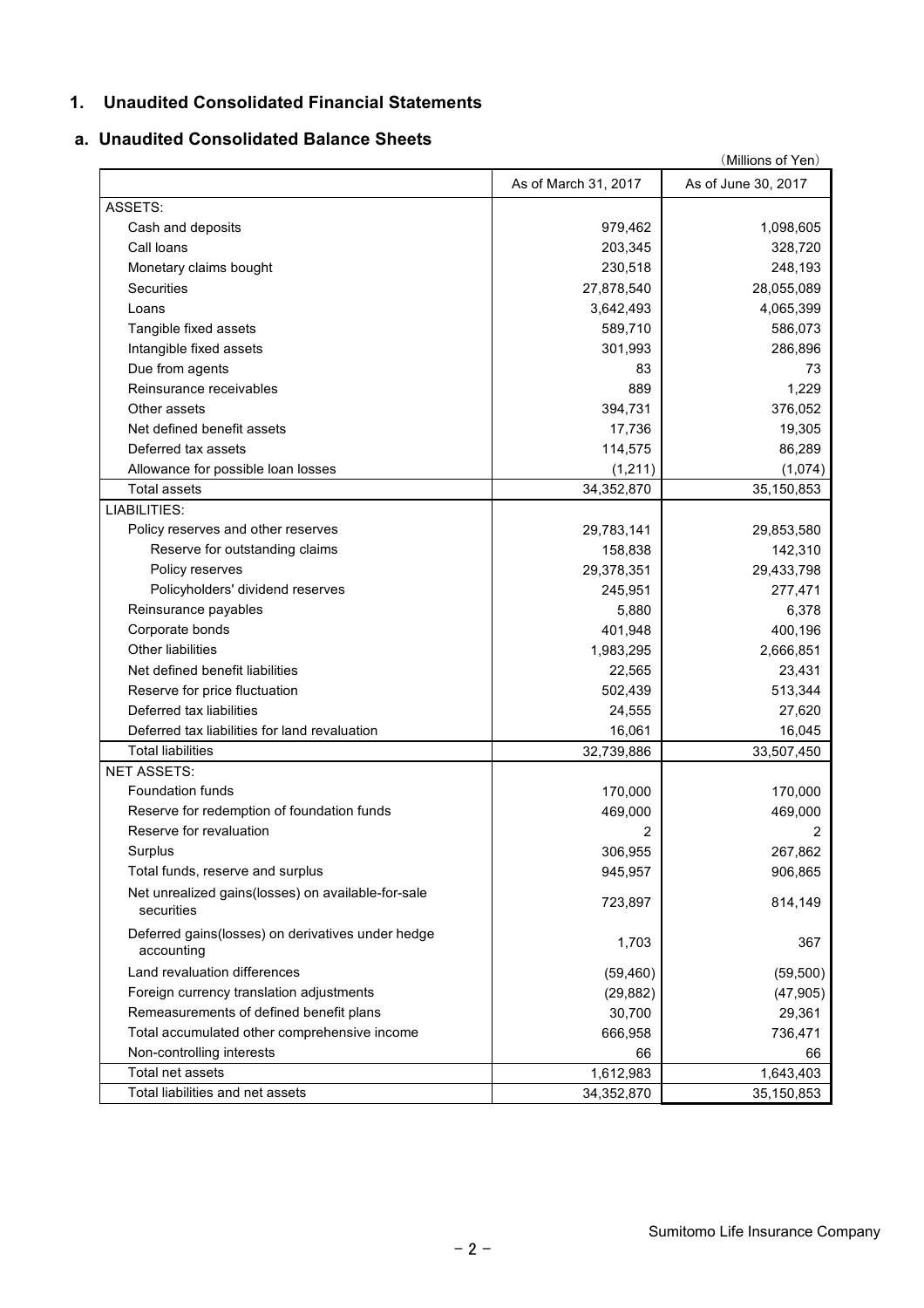#### **b. Unaudited Consolidated Statements of Income**

|                                                            |                                     | (Millions of Yen)                   |
|------------------------------------------------------------|-------------------------------------|-------------------------------------|
|                                                            | Three months ended<br>June 30, 2016 | Three months ended<br>June 30, 2017 |
| Ordinary income                                            | 1,017,049                           | 889,181                             |
| Insurance premiums and other                               | 789,166                             | 629,333                             |
| Investment income                                          | 202,048                             | 214,781                             |
| Interest, dividends and other income                       | 148,096                             | 172,601                             |
| Gains on trading securities                                | 134                                 | 246                                 |
| Gains on sales of securities                               | 23,590                              | 9,896                               |
| Investment gains on separate accounts                      |                                     | 27,956                              |
| Other ordinary income                                      | 25,834                              | 45,066                              |
| Ordinary expenses                                          | 954,015                             | 863,270                             |
| Benefits and other payments                                | 542,022                             | 544,016                             |
| Claims paid                                                | 133,021                             | 150,036                             |
| Annuity payments                                           | 191,402                             | 180,171                             |
| Benefits payments                                          | 83,864                              | 87,622                              |
| Surrender benefits                                         | 108,119                             | 112,808                             |
| Provision for policy reserves and other reserves           | 227,931                             | 142,565                             |
| Provision for policy reserves                              | 227,866                             | 142,556                             |
| Provision for interest on policyholders' dividend reserves | 65                                  | 9                                   |
| Investment expenses                                        | 51,708                              | 44,976                              |
| Interest expenses                                          | 1,700                               | 4,468                               |
| Losses on sales of securities                              | 395                                 | 12,907                              |
| Losses on valuation of securities                          | 1,044                               | 250                                 |
| Investment losses on separate accounts                     | 39,005                              |                                     |
| Operating expenses                                         | 97,824                              | 98,627                              |
| Other ordinary expenses                                    | 34,528                              | 33,083                              |
| Ordinary profit                                            | 63,033                              | 25,911                              |
| Extraordinary gains                                        | 171                                 | 166                                 |
| Gains on disposals of fixed assets                         | 171                                 | 166                                 |
| <b>Extraordinary losses</b>                                | 47,316                              | 11,180                              |
| Losses on disposals of fixed assets                        | 37                                  | 223                                 |
| Impairment losses                                          | 9                                   |                                     |
| Provision for reserve for price fluctuation                | 47,203                              | 10,904                              |
| Payments to social responsibility reserve                  | 66                                  | 52                                  |
| Surplus before income taxes                                | 15,888                              | 14,897                              |
| Income taxes                                               |                                     |                                     |
| Current                                                    | 20,573                              | 3,660                               |
| Deferred                                                   | (19, 803)                           | (3, 285)                            |
| Total income taxes                                         | 770                                 | 375                                 |
| Net surplus                                                | 15,118                              | 14,521                              |
| Net surplus attributable to non-controlling interests      | 0                                   | 0                                   |
| Net surplus attributable to the Parent Company             | 15,117                              | 14,521                              |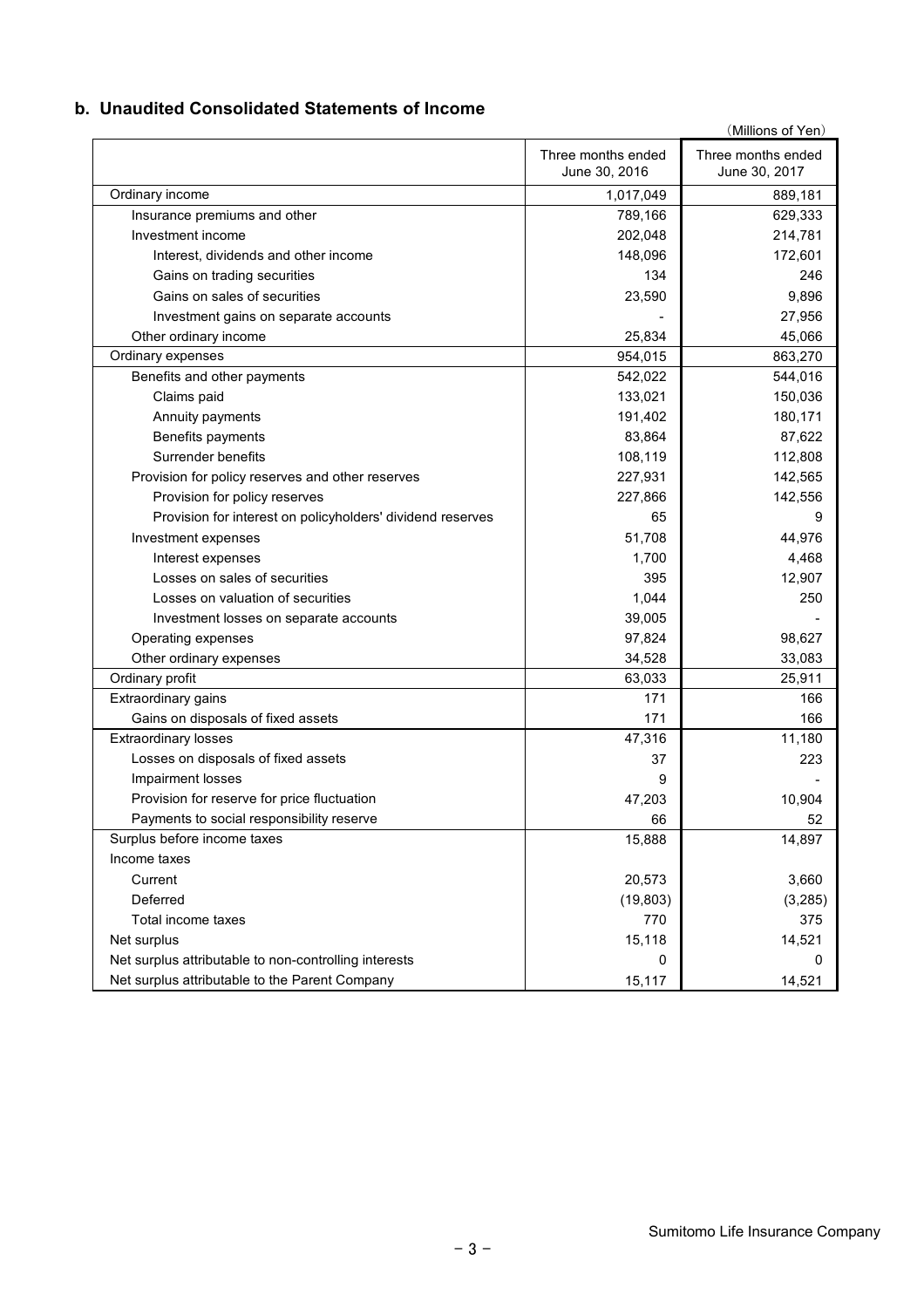## **c. Unaudited Consolidated Statements of Comprehensive Income**

|                                                                                    |                                     | (Millions of Yen)                   |
|------------------------------------------------------------------------------------|-------------------------------------|-------------------------------------|
|                                                                                    | Three months ended<br>June 30, 2016 | Three months ended<br>June 30, 2017 |
| Net surplus                                                                        | 15,118                              | 14,521                              |
| Other comprehensive income(loss)                                                   | (53, 339)                           | 69,553                              |
| Net unrealized gains(losses) on available-for-sale securities                      | (20, 132)                           | 89,894                              |
| Deferred gains(losses) on derivatives under hedge accounting                       | (787)                               | (1, 335)                            |
| Land revaluation differences                                                       | (0)                                 |                                     |
| Foreign currency translation adjustments                                           | (30, 306)                           | (15, 893)                           |
| Remeasurements of defined benefit plans                                            | 846                                 | (1, 339)                            |
| Share of other comprehensive income(loss) of associates<br>under the equity method | (2,959)                             | (1,773)                             |
| Comprehensive income(loss)                                                         | (38, 220)                           | 84,075                              |
| Comprehensive income(loss) attributable to the Parent<br>Company                   | (38, 204)                           | 84,075                              |
| Comprehensive income(loss) attributable to non-controlling<br>interests            | (15)                                | 0                                   |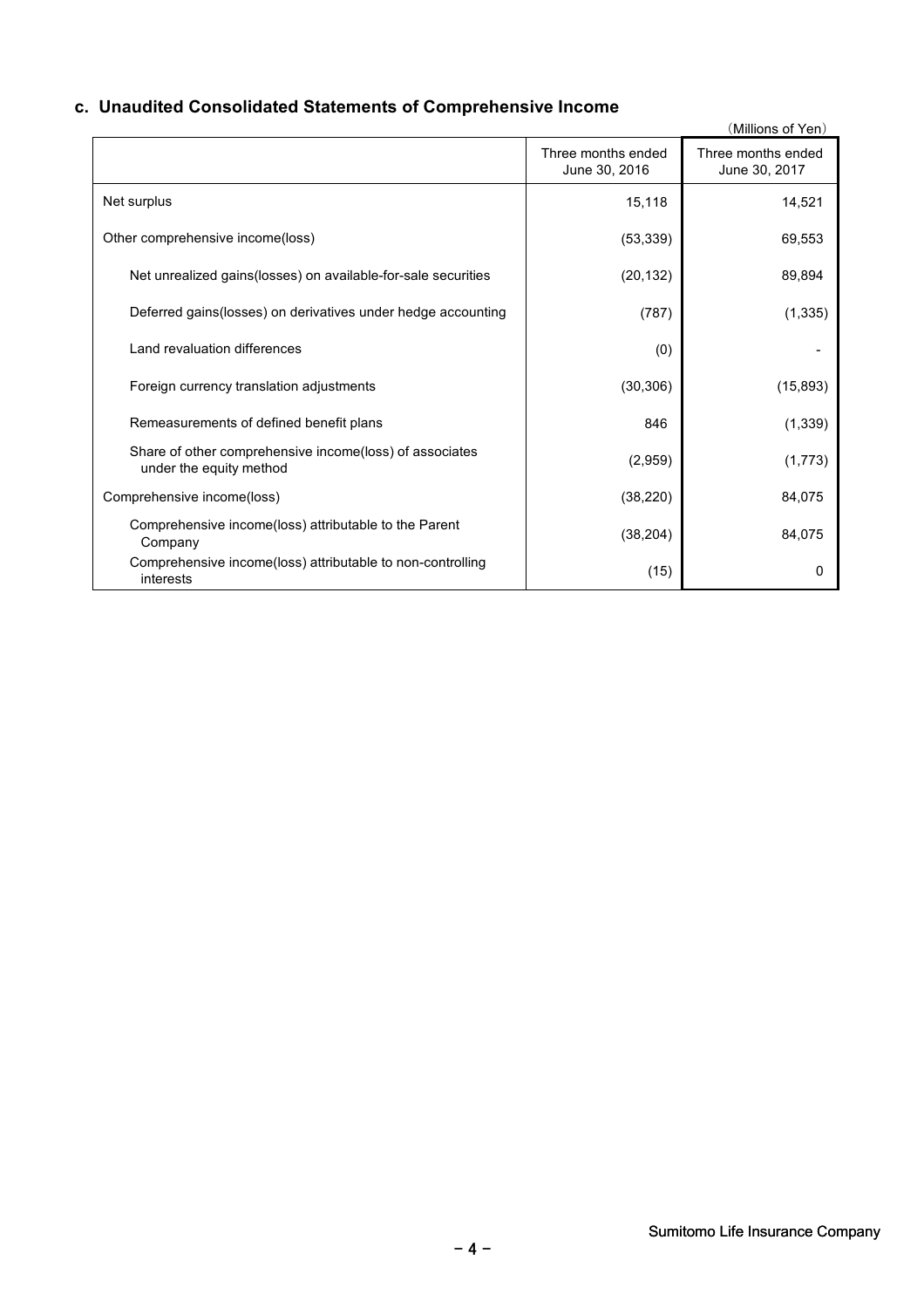## **Notes to the Unaudited Consolidated Financial Statements**

#### **Notes to the Unaudited Consolidated Balance Sheet as of June 30, 2017**

- 1. Assets and liabilities denominated in foreign currencies, except for investments in unconsolidated subsidiaries and affiliates, are translated into Japanese Yen at the exchange rates on the balance sheet dates. Investments in unconsolidated subsidiaries and affiliates are translated into Japanese Yen at the exchange rates on the dates of acquisition.
- 2. As the proposed appropriations of surplus of the Company for the fiscal year ended March 31, 2017 were approved at the annual meeting of the representatives of policyholders held on July 4, 2017, the consolidated balance sheet as of June 30, 2017 is based on the approval.
- 3. Securities loaned under security lending agreements amounted to ¥2,012,621 million as of June 30, 2017.

|                                                      | Millions of Yen |
|------------------------------------------------------|-----------------|
| At the beginning of the period                       | 245,951         |
| Transfer from surplus in the previous fiscal year    | 51,735          |
| Dividend payments to policyholders during the period | (20, 224)       |
| Interest accrued during the period                   | 9               |
| At the end of the period                             | 277,471         |

4. Changes in policyholders' dividend reserves for the period ended June 30, 2017 were as follows:

5. The Company and certain subsidiaries adopted the consolidation tax filings from the period ended June 30, 2017.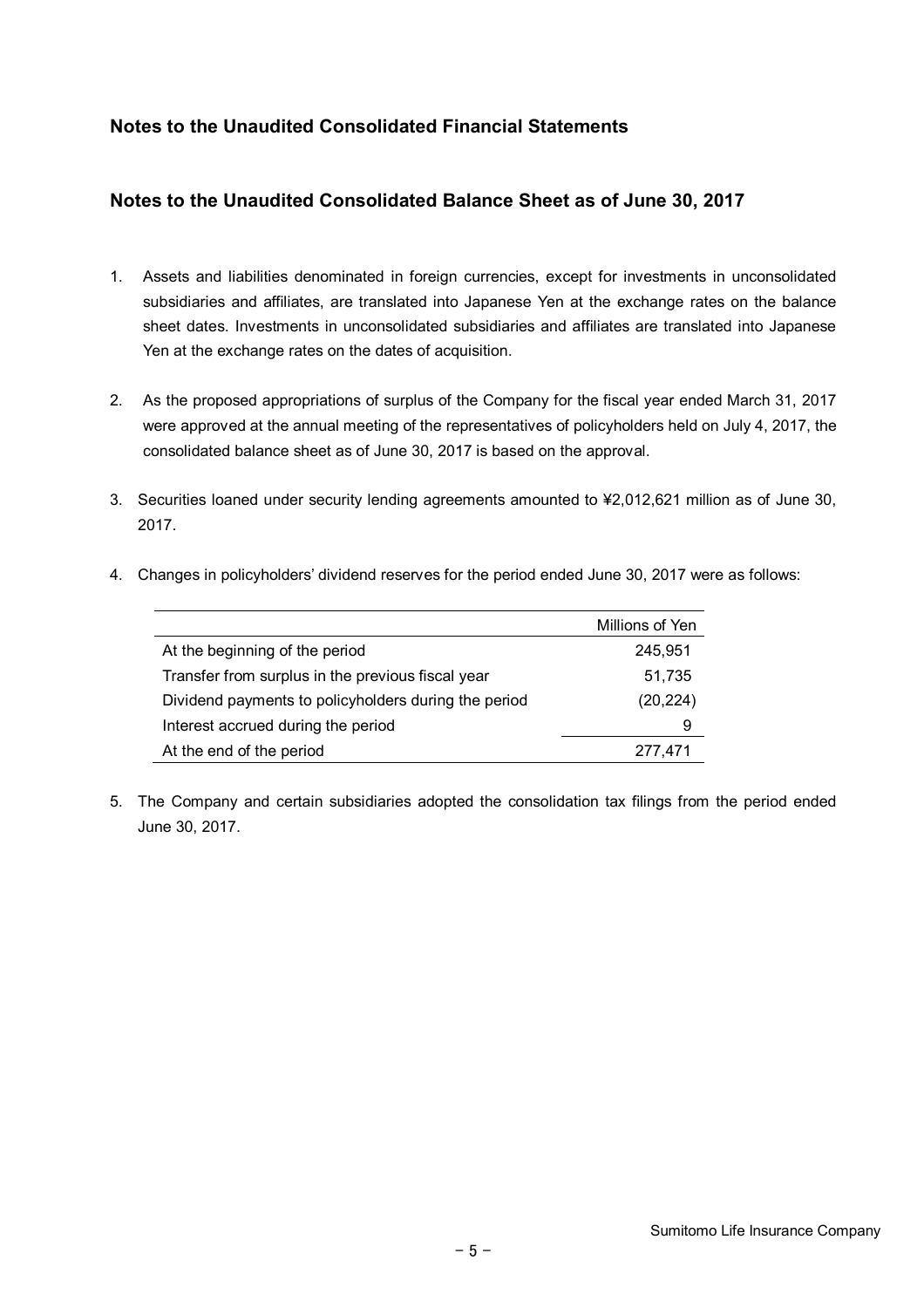# **Notes to the Unaudited Consolidated Statement of Income for the Three Months Ended June 30, 2017**

1. The amount of depreciation of tangible fixed assets, including real estates for investments, was ¥10,160 million and the amount of amortization of goodwill was ¥821 million for the period ended June 30, 2017.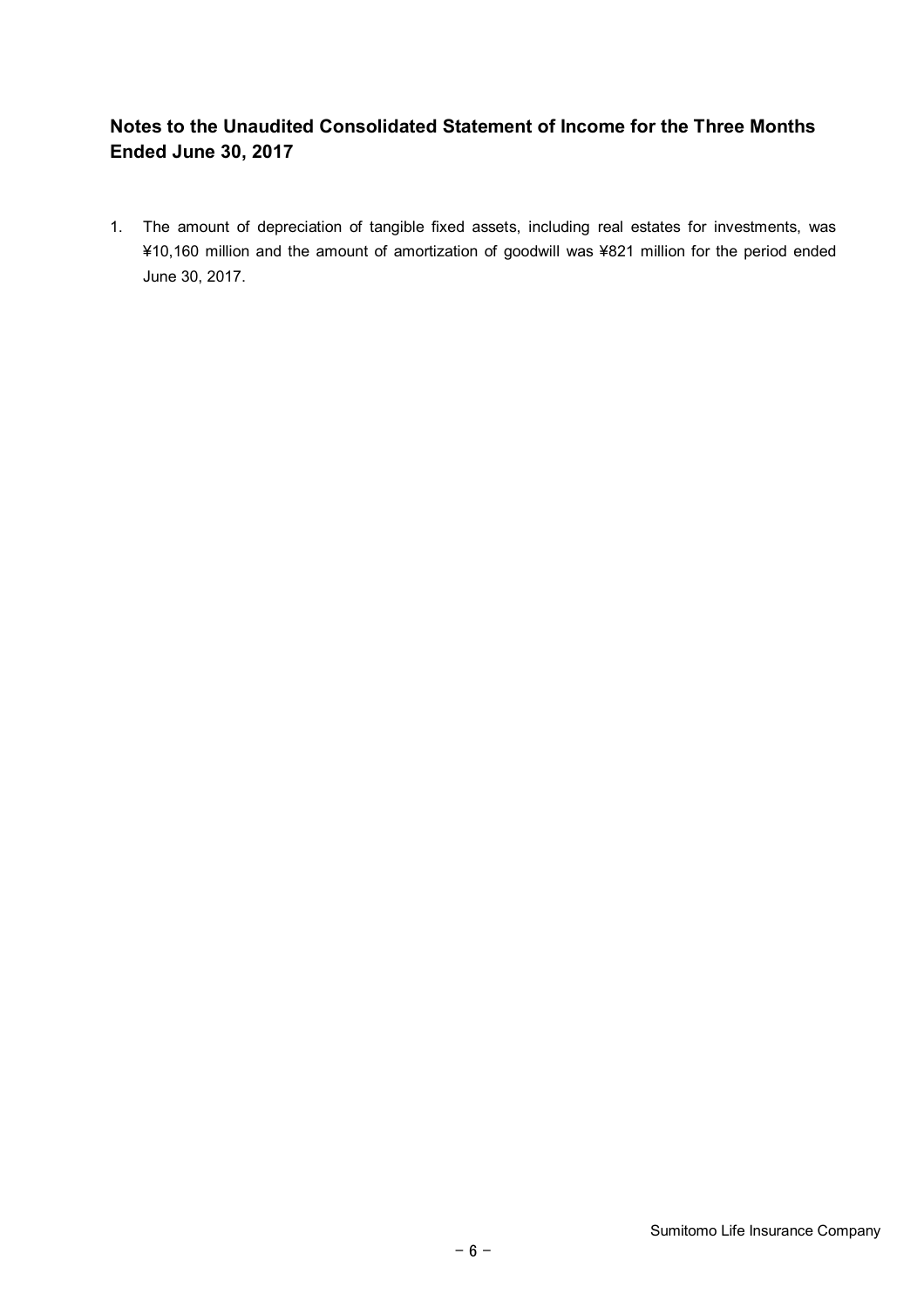#### **2. Solvency Margin Ratio on a Consolidated Basis**

|                                                                                                                                                                                                                                                                       |                      | (Millions of Yen)   |
|-----------------------------------------------------------------------------------------------------------------------------------------------------------------------------------------------------------------------------------------------------------------------|----------------------|---------------------|
|                                                                                                                                                                                                                                                                       | As of March 31, 2017 | As of June 30, 2017 |
| Solvency margin gross amount<br>(A)                                                                                                                                                                                                                                   | 3,466,335            | 3,612,158           |
| Foundation funds and others                                                                                                                                                                                                                                           | 622,329              | 640,690             |
| Reserve for price fluctuation                                                                                                                                                                                                                                         | 502,439              | 513,344             |
| Contingency reserve                                                                                                                                                                                                                                                   | 335,070              | 328,862             |
| Unusual contingency reserve                                                                                                                                                                                                                                           |                      |                     |
| General allowance for possible loan losses                                                                                                                                                                                                                            | 989                  | 864                 |
| (Net unrealized gains (losses) on available-for-sale securities (before<br>income tax effect adjustments) and deferred gains (losses) on<br>derivatives under hedge accounting (before income tax effect<br>adjustments)) $\times$ 90% (Multiplied by 100% if losses) | 907,617              | 1,019,460           |
| Net unrealized gains on real estate $\times$ 85%<br>(Multiplied by 100% if losses)                                                                                                                                                                                    | 13,361               | 13,362              |
| Total amount of unrecognized actuarial gains (losses) and<br>unrecognized past service costs                                                                                                                                                                          | 42,597               | 40,741              |
| Excess of continued Zillmerized reserve                                                                                                                                                                                                                               | 684,241              | 696,570             |
| Qualifying subordinated debt                                                                                                                                                                                                                                          | 354,480              | 354,480             |
| Excess of continued Zillmerized reserve and qualifying subordinated<br>debt not included in margin calculation                                                                                                                                                        |                      |                     |
| Deduction clause                                                                                                                                                                                                                                                      | (67, 589)            | (66, 993)           |
| <b>Others</b>                                                                                                                                                                                                                                                         | 70,799               | 70.774              |
| Total amount of risk<br>(B)<br>$\sqrt{(R_1^2+R_5^2+R_8+R_9)^2+(R_2+R_3+R_7)^2+R_4+R_6)}$                                                                                                                                                                              | 852,499              | 868,421             |
| $R_1$<br>Insurance risk                                                                                                                                                                                                                                               | 97,042               | 96,639              |
| General insurance risk<br>$R_5$                                                                                                                                                                                                                                       |                      |                     |
| $R_6$<br>Large disaster risk                                                                                                                                                                                                                                          |                      |                     |
| Third-sector insurance risk<br>$R_8$                                                                                                                                                                                                                                  | 68,087               | 68,805              |
| Insurance risk of small-amount, short-term insurer<br>R <sub>9</sub>                                                                                                                                                                                                  |                      |                     |
| Risk of assumed yield<br>$R_2$                                                                                                                                                                                                                                        | 204,402              | 203,429             |
| $R\overline{\mathcal{F}^{\mathcal{K}}}$<br>Minimum guarantee risk                                                                                                                                                                                                     | 19,228               | 13,771              |
| Investment risk<br>$R_3$                                                                                                                                                                                                                                              | 592,705              | 614,980             |
| Operational risk<br>$R_4$                                                                                                                                                                                                                                             | 19,629               | 19,952              |
| Solvency margin ratio<br>(A)<br>$\longrightarrow$ ×100<br>$(1/2)$ × (B)                                                                                                                                                                                               | 813.2%               | 831.8%              |

※ The standard method is used for the calculation of the amount equivalent to minimum guarantee risk.

Note: The amounts and figures in the table above are calculated based on Article 130 of the Insurance Business Act, Article 86-2 and Article 88 of the Ordinance for Enforcement of the Insurance Business Act and Financial Services Agency Public Notice No.23 of 2011.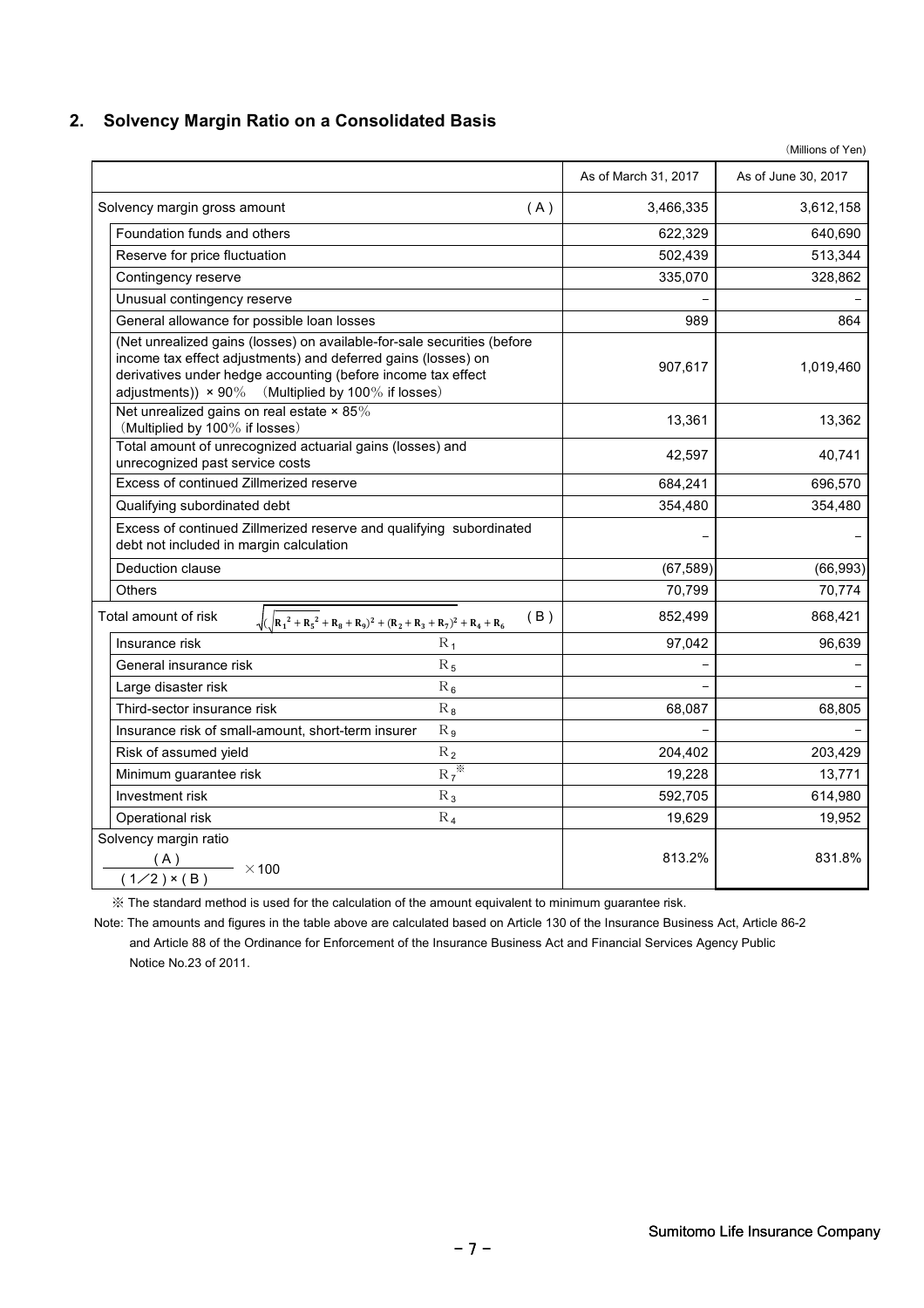## **3. Non-Consolidated Financial Information** (**General Account**)

|                                     |                      |            |                     | (Millions of Yen, %) |
|-------------------------------------|----------------------|------------|---------------------|----------------------|
|                                     | As of March 31, 2017 |            | As of June 30, 2017 |                      |
|                                     | Amount               | % of total | Amount              | % of total           |
| Cash, deposits and call loans       | 1,007,015            | 3.5        | 1,253,076           | 4.2                  |
| Monetary claims bought              | 230,518              | 0.8        | 248,193             | 0.8                  |
| Investments in securities           | 23,614,509           | 82.0       | 23,895,894          | 80.3                 |
| Domestic bonds                      | 12,961,892           | 45.0       | 12,973,220          | 43.6                 |
| Domestic stocks                     | 1,700,608            | 5.9        | 1,760,612           | 5.9                  |
| Foreign securities                  | 8,809,343            | 30.6       | 9,054,431           | 30.4                 |
| Foreign bonds                       | 7,839,217            | 27.2       | 8,080,322           | 27.2                 |
| Other foreign securities            | 970,125              | 3.4        | 974,109             | 3.3                  |
| Other securities                    | 142,666              | 0.5        | 107,629             | 0.4                  |
| Loans                               | 2,972,689            | 10.3       | 3,414,029           | 11.5                 |
| Policy loans                        | 303,290              | 1.1        | 299,402             | 1.0                  |
| Industrial and consumer loans       | 2,669,398            | 9.3        | 3,114,626           | 10.5                 |
| Real estate                         | 578,811              | 2.0        | 575,712             | 1.9                  |
| Investment property                 | 401,966              | 1.4        | 400,688             | 1.3                  |
| Deferred tax assets                 | 124,609              | 0.4        | 96,032              | 0.3                  |
| Other assets                        | 277,239              | 1.0        | 275,259             | 0.9                  |
| Allowance for possible loan losses  | (1, 132)             | (0.0)      | (999)               | (0.0)                |
| Total                               | 28,804,261           | 100.0      | 29,757,199          | 100.0                |
| Foreign currency denominated assets | 7,367,770            | 25.6       | 7,706,681           | 25.9                 |

#### **a. Overall Composition of Investments**

Note: Real estate is recorded as the sum total of land, buildings and construction in progress.